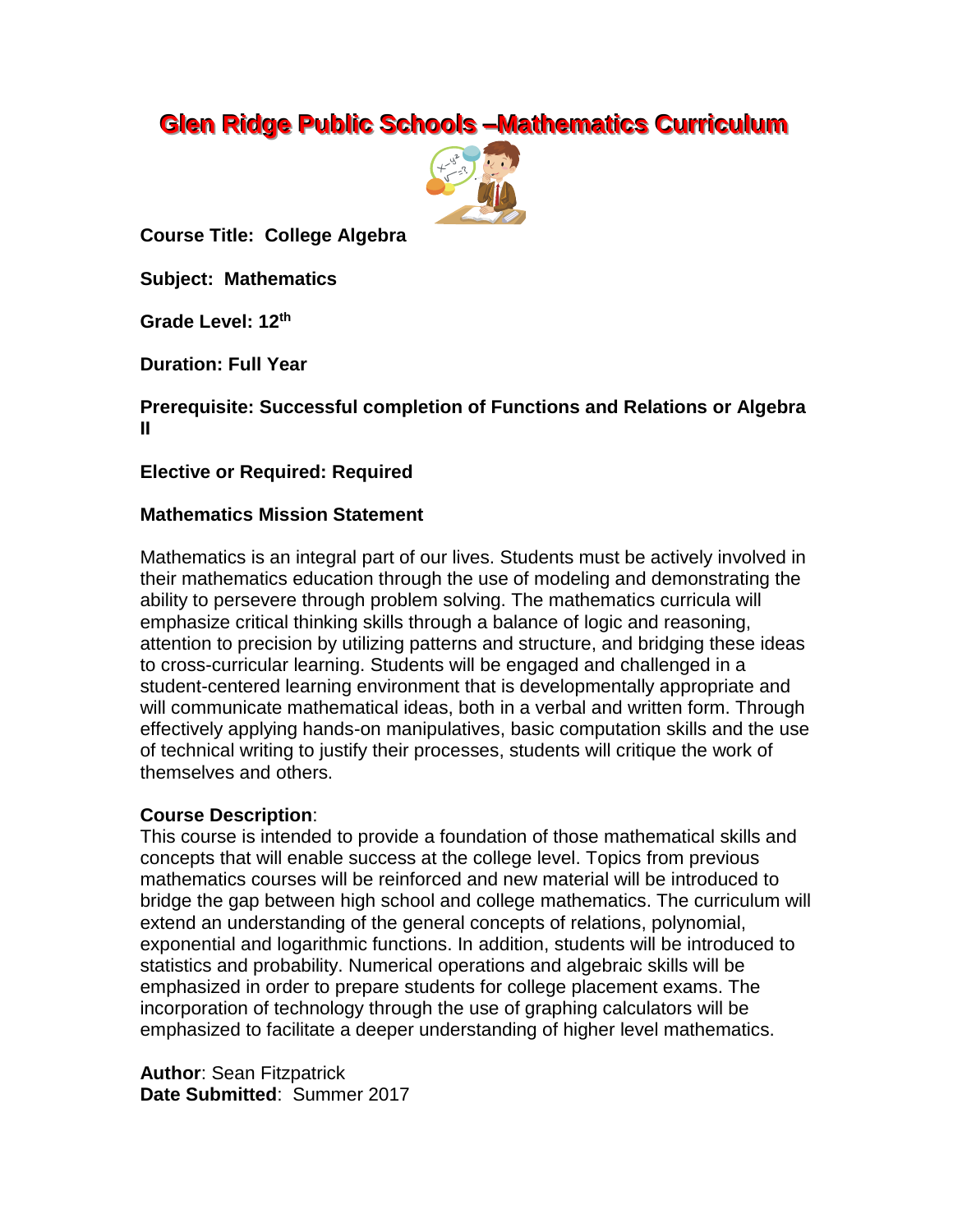# **I Quadratics Review**

# **Approximate # Of Weeks: 7**

### **Essential Questions:**

- How can you describe the graph of a quadratic function by looking at its equation in standard form?
- How can you solve a quadratic equation by graphing?
- How can you solve a quadratic equation by graphing on the graphing calculator?
- How can you solve quadratic equations by factoring?
- How can you solve quadratic equations using square roots?
- How can you solve quadratic equations by completing the square?
- How can you solve quadratic equations using the quadratic formula?
- How can you identify which method is most efficient when solving quadratics?
- How can you use vertex form to graph quadratic functions?
- How do you add, subtract, and multiply complex numbers?

# **Upon completion of this unit students will be able to:**

- Graph quadratic functions in standard form.
- Graph quadratic functions in vertex form.
- Find and interpret the maximum and minimum values of a quadratic function
- Solve quadratic functions by graphing by hand and on a graphing calculator.
- Solve quadratic functions by factoring.
- Solve quadratic functions using square roots
- Solve quadratic functions by completing the square.
- Solve quadratic functions using the quadratic formula.
- Use the discriminate to determine how many real solutions a quadratic equation has.
- Perform operations on quadratics with complex numbers.

# **NJ Student Learning Standards:**

- CC.9-12.ASSE.1-3
- CC.9-12.ACED.1-2
- CC.9-12.F.IF.4-9
- CC.9-12F.BF.1
- CC.9-12N.CN.1,2
- CC.9-12.R.EI.4, 11

# **Interdisciplinary Standards (njcccs.org)**

- Standard  $5.1$  Science Practices
- Standard 8.1 -- Computer and Information Literacy
- Standard 8.2 Technology Education
- Standard 9.1 21st Century Life & Career Skills
- Standard 9.3 Career Awareness, Exploration, and Preparation

# **Activities – include 21st Century Technologies:**

- TI-Calculator discovery activities
- Smart notebook lessons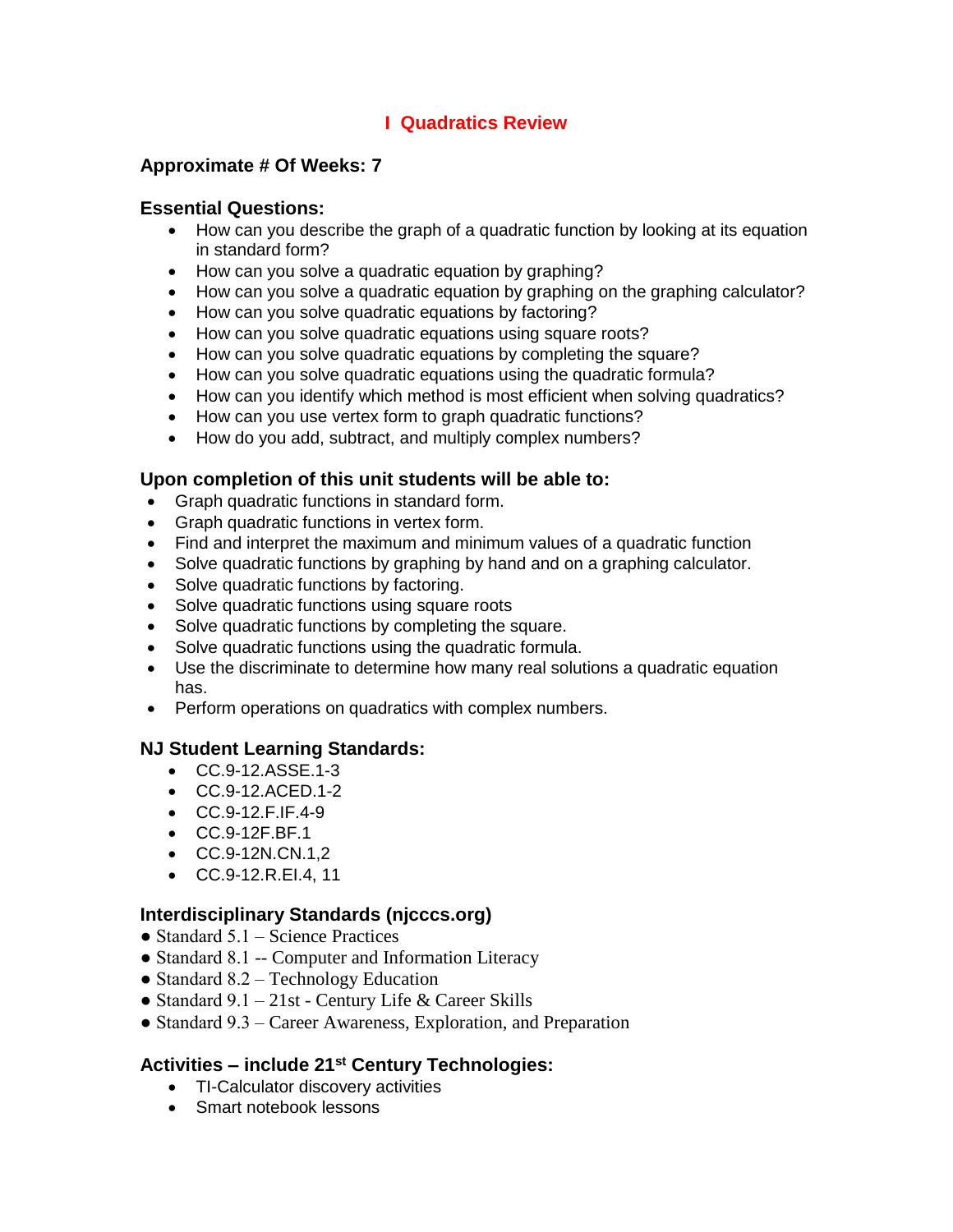- Online quizzes from textbook website
- Online videos from textbook website
- Graphing Calculator Lab– Modeling Real-World Data
- Graphing Calculator Lab– Solving Quadratic Equations by Graphing
- Graphing Calculator Lab– Solving Quadratic Equations
- Solving Quadratic Equations by Factoring
- Open-Ended discussion questions on Google Classroom
- Class lecture and discussion
- Khan Academy
- Youtube videos

# **Enrichment Activities**:

- Study Guide and Intervention
- Skills Practice
- Word Problem Practice
- Practice
- Mathbits activities

### **Methods of Assessments/Evaluation:**

- Thumbs up/down
- Think-pair-share
- Dry erase response
- Find the mistake
- Kahoot
- Homework
- Graded classwork
- Partner activities
- Google Classroom exit ticket/question
- Chapter Test
- Individual problem assessment during lesson
- Graphing calculator check
- Self-Assessment (4-3-2-1)
- Open-ended question
- Skyward quizzes

### **Resources/Including Online Resources**

- Online Textbook Information: connected.mcgraw-hill.com
- Google Classroom
- Various Youtube channels
- TI-83/84 Graphing Calculator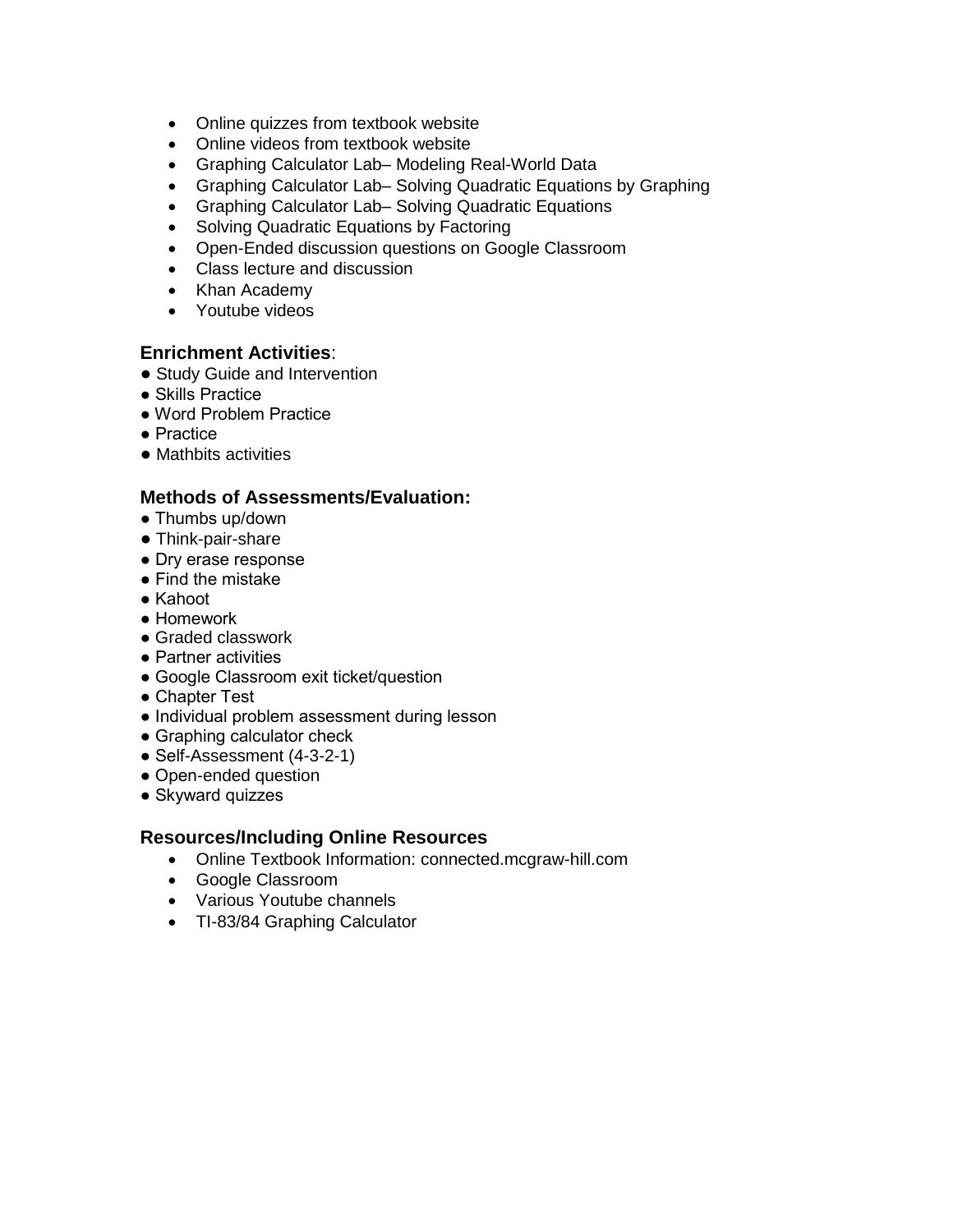#### **Prerequisite Learning Goals Self-Assessment Chart**

| Learning<br>Level | <b>Objectives</b>                                                                                                                                                                                                                         | <b>Assessment</b><br>4 I can teach others<br>3 I can pass an<br>assessment<br>2 I need more practice<br>1 I don't understand |
|-------------------|-------------------------------------------------------------------------------------------------------------------------------------------------------------------------------------------------------------------------------------------|------------------------------------------------------------------------------------------------------------------------------|
|                   | Recognize quadratic functions in standard form                                                                                                                                                                                            |                                                                                                                              |
| $\mathcal{P}$     | Use transformations to graph basic quadratic functions<br>Be able to solve quadratic by graphing on the graphing calculator                                                                                                               |                                                                                                                              |
| 3                 | Be able to solve quadratic functions by graphing by hand and on the<br>calculator<br>Be able to solve quadratic functions by factoring.<br>$\bullet$<br>Use the determinant to determine how many solutions a quadratic has.<br>$\bullet$ |                                                                                                                              |
|                   | Be able to solve quadratic functions using all methods<br>$\bullet$<br>Be able to go from standard form to vertex form to find the vertex.<br>$\bullet$<br>Use quadratic functions for real world situations                              |                                                                                                                              |

# **II Polynomial Review**

# **Approximate # Of Weeks: 7**

# **Essential Questions:**

- What are polynomial functions?
- How do you graph a polynomial function?
- What is the relationship between polynomial division and the Remainder and Factor Theorems?
- How can you find zeros of polynomial functions?
- How can you use synthetic division to determine whether a binomial is a factor of a polynomial?

# **Upon completion of this unit students will be able to:**

- Evaluate polynomial functions
- Make predictions on what the graph will look like based upon the equation.
- Graph polynomials and locate their zeros
- Find the relative maxima and minima of polynomial functions
- Solve polynomials by factoring
- Use synthetic division to evaluate functions
- Determine the number and type of roots for a polynomial equation.

# **NJ Student Learning Standards:**

- $\bullet$  CC.9-12. A.APR.2-4
- CC.9-12. A.SSE.2
- CC.9-12. A.CED.1
- $\bullet$  CC.9-12. F.IF.2, 4, 7

# **Interdisciplinary Standards (njcccs.org)**

- $\bullet$  Standard 5.1 Science Practices
- Standard 8.1 -- Computer and Information Literacy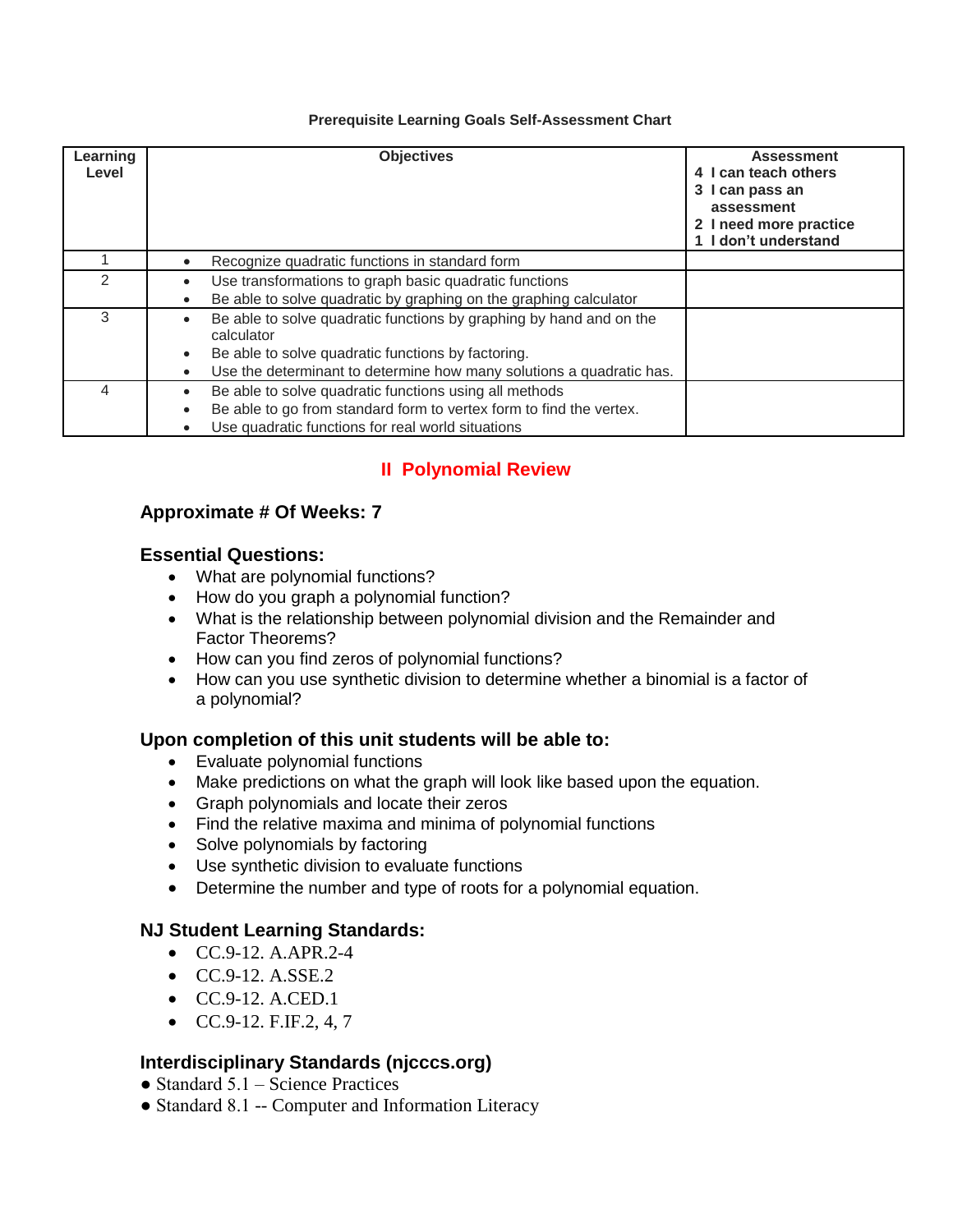- Standard 8.2 Technology Education
- Standard  $9.1 21$ st Century Life & Career Skills
- Standard 9.3 Career Awareness, Exploration, and Preparation

### **Activities – include 21st Century Technologies:**

- SmartBoard powerpoint presentations
- Lecture and class discussion
- Open-Ended discussion questions on Google Classroom
- Graphing Calculator Lab: Modeling Data Using Polynomial Functions
- Graphing Calculator Lab: Solving Polynomial Equations by Graphing
- Graphing Calculator Lab: Polynomial Identities (TI-Nspire)
- Graphing Calculator Lab: Analyzing Polynomial Functions
- Online quizzes from textbook website
- Online videos from textbook website

### **Enrichment Activities**:

- Study Guide and Intervention
- Skills Practice
- Word Problem Practice
- Practice
- Mathbits activities

### **Methods of Assessments/Evaluation:**

- Thumbs up/down
- Think-pair-share
- Dry erase response
- Find the mistake
- Kahoot
- Homework
- Graded classwork
- Partner activities
- Google Classroom exit ticket/question
- Chapter Test
- Individual problem assessment during lesson
- Graphing calculator check
- Self-Assessment (4-3-2-1)
- Open-ended question
- Skyward quizzes

### **Resources/Including Online Resources**

- Online Textbook Information: connected.mcgraw-hill.com
- Google Classroom
- Various Youtube channels
- TI-83/84 Graphing Calculator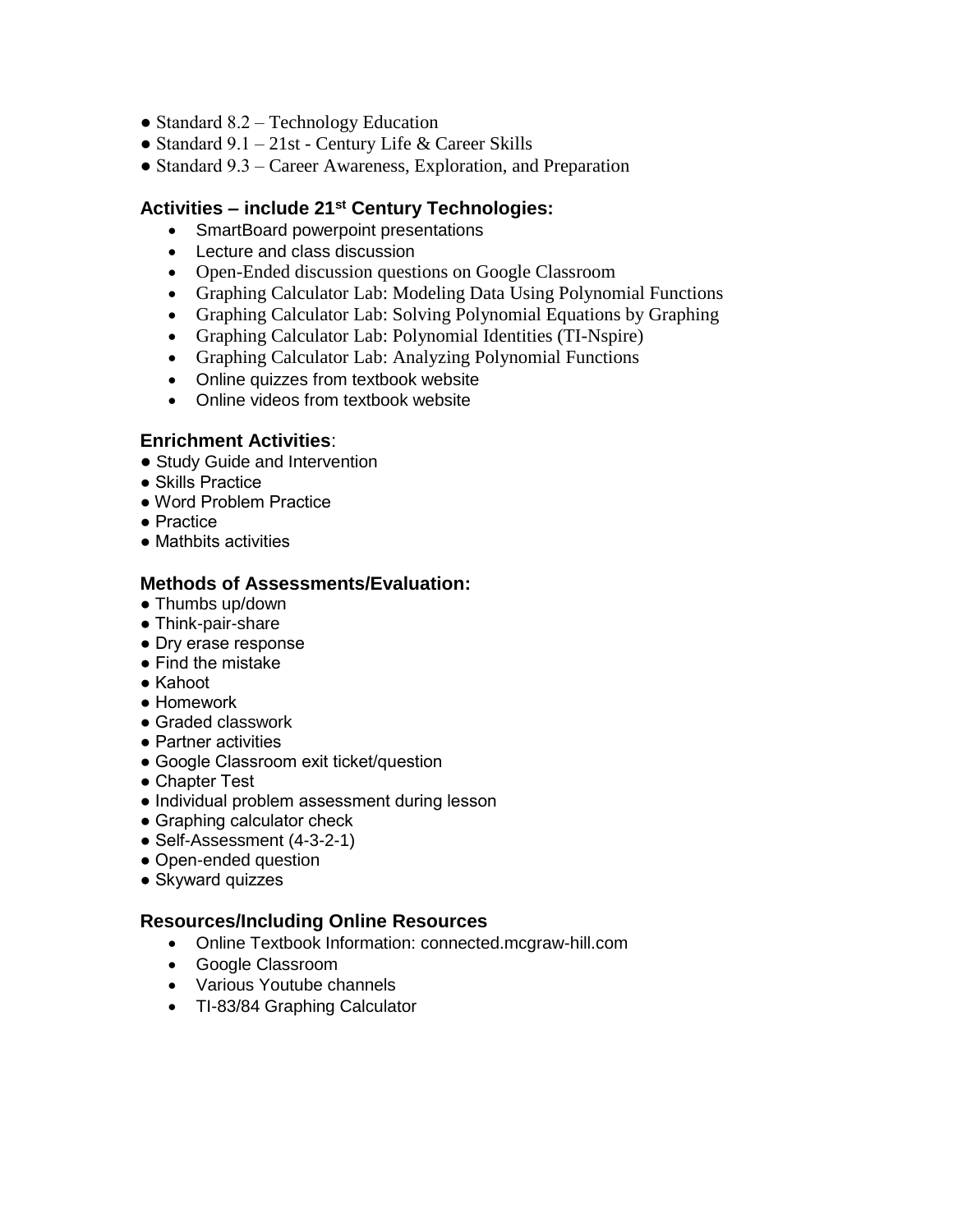#### **Prerequisite Learning Goals Self-Assessment Chart**

| <b>Learning Level</b> | <b>Objectives</b>                                                                                                                                                                                                                                                                                                 | <b>Assessment</b><br>4 I can teach others<br>3 I can pass an<br>assessment<br>2 I need more practice<br>1 I don't understand |
|-----------------------|-------------------------------------------------------------------------------------------------------------------------------------------------------------------------------------------------------------------------------------------------------------------------------------------------------------------|------------------------------------------------------------------------------------------------------------------------------|
|                       | Identify polynomials<br>$\bullet$                                                                                                                                                                                                                                                                                 |                                                                                                                              |
| $\mathfrak{p}$        | Add and Subtract polynomials<br>$\bullet$<br>Identify the zeros of a polynomial when a graph is given<br>Graph polynomials                                                                                                                                                                                        |                                                                                                                              |
| 3                     | Multiply polynomials<br>$\bullet$<br>Divide polynomials using one method<br>$\bullet$<br>Analyze, describe, and graph polynomials by looking at end behavior<br>٠<br>Identify relative maxima and minima of polynomial functions<br>$\bullet$<br>Find the domain and range of a polynomial function.<br>$\bullet$ |                                                                                                                              |
| 4                     | Divide polynomials using long division and synthetic division<br>٠<br>Identify relative maxima and minima of polynomial functions to solve<br>٠<br>real world situations                                                                                                                                          |                                                                                                                              |

# **III Trigonometric Functions**

# **Approximate # Of Weeks: 7**

### **Essential Questions:**

- What are the different parts of the triangle?
- How can we use trigonometry to find the missing angles and sides in a right triangle?
- What does the graph of a trigonometric graph look like?
- How do we use the inverse trigonometric function to find the measure of an angle?
- What is the Law of Sines and the Law of Cosines?
- What is the unit circle?

# **Upon completion of this unit students will be able to:**

- Identify the parts of a right triangle
- Use the six trig functions to find the side lengths of a right triangle
- Find the values of the six trig functions for 30, 45, and 60 degree angles.
- Find the trig value of any acute angle in a right triangle
- Convert angles from degrees to radians and radians to degrees.
- Use the trig functions to find missing parts of a right triangle given any two parts.
- Find arc length
- Define and find reference angles
- Use the inverse trigonometric function to find the measure of an angle
- Use the Law of Sines and the Law of Cosines to find the measure of sides and angles of a right triangle
- Graph the sine and cosine functions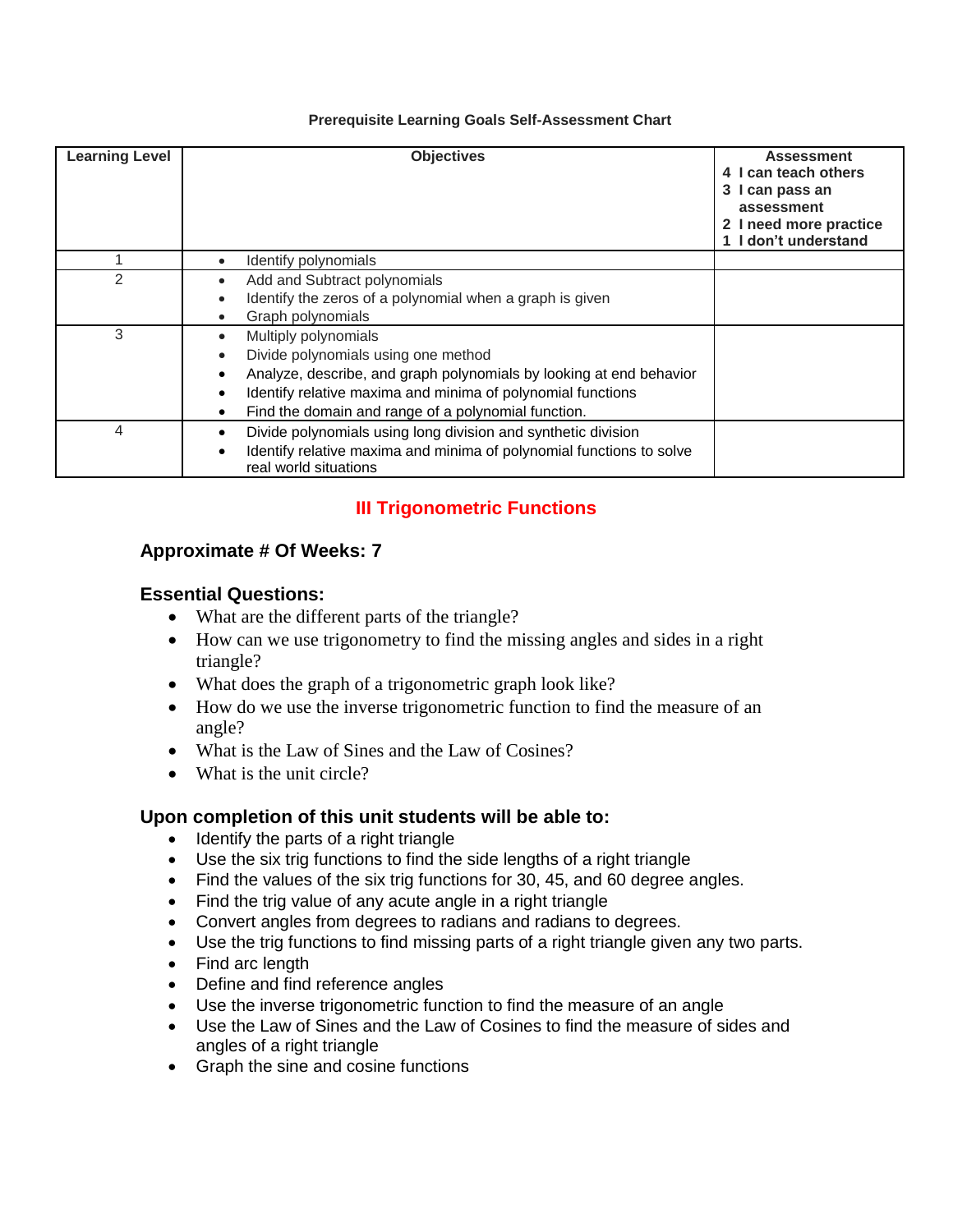# **NJ Student Learning Standards:**

- CC.9-12.G.SRT.8
- CC.9-12.F.TF.1, 2, 5
- CC.9-12.F.IF.7
- CC.9-12.F.BF.3
- CC.9-12.A.CED.2

# **Interdisciplinary Standards (njcccs.org)**

- $\bullet$  Standard 5.1 Science Practices
- Standard 8.1 -- Computer and Information Literacy
- Standard 8.2 Technology Education
- Standard 9.1 21st Century Life & Career Skills
- Standard 9.3 Career Awareness, Exploration, and Preparation

# **Activities – include 21st Century Technologies:**

- SmartBoard powerpoint presentations
- Lecture and class discussion
- Open-Ended discussion questions on Google Classroom
- Graphing Calculator Lab: --Graphs and Transformations of Sine and Cosine
- Enrichment Truth Tables.
- Online quizzes from textbook website
- Online videos from textbook website

# **Enrichment Activities**:

- Study Guide and Intervention
- Skills Practice
- Word Problem Practice
- Practice
- Mathbits activities

### **Methods of Assessments/Evaluation:**

- Thumbs up/down
- Think-pair-share
- Dry erase response
- Find the mistake
- Kahoot
- Homework
- Graded classwork
- Partner activities
- Google Classroom exit ticket/question
- Chapter Test
- Individual problem assessment during lesson
- Graphing calculator check
- Self-Assessment (4-3-2-1)
- Open-ended question
- Skyward quizzes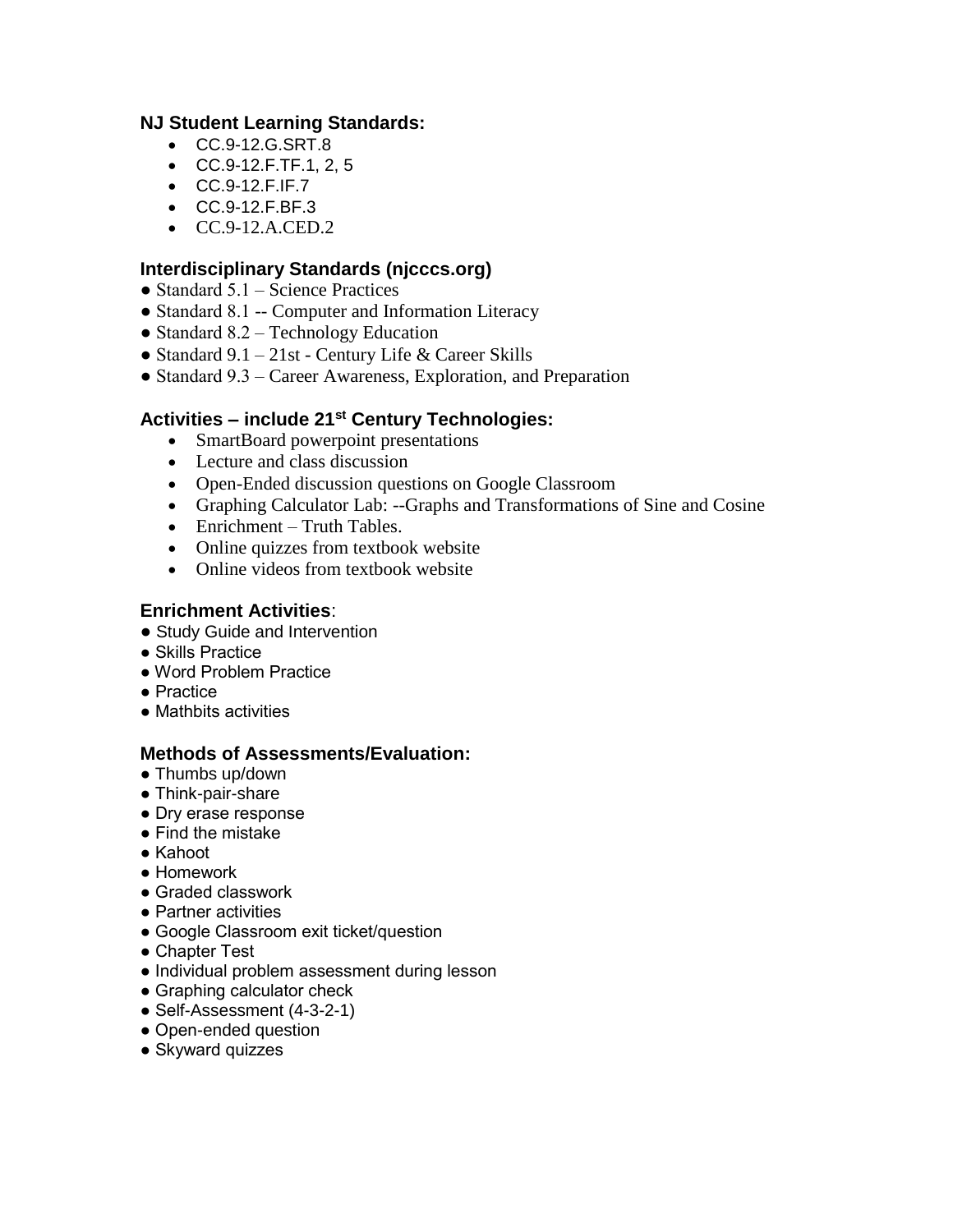# **Resources/Including Online Resources**

- Online Textbook Information: connected.mcgraw-hill.com
- Google Classroom
- Various Youtube channels
- TI-83/84 Graphing Calculator

| Learning<br>Level | <b>Objectives</b>                                                                                                                                                                                                                        | <b>Assessment</b><br>4 I can teach others<br>3 I can pass an<br>assessment<br>2 I need more practice<br>1 I don't understand |
|-------------------|------------------------------------------------------------------------------------------------------------------------------------------------------------------------------------------------------------------------------------------|------------------------------------------------------------------------------------------------------------------------------|
|                   | Identify the parts of a right triangle                                                                                                                                                                                                   |                                                                                                                              |
| 2                 | Convert angles from degrees to radians and radians to degrees.<br>Define and find reference angles.                                                                                                                                      |                                                                                                                              |
| 3                 | Use the trig functions to find all missing parts of a right triangle given<br>any two parts<br>Use the inverse trigonometric function to find the measure of an angle                                                                    |                                                                                                                              |
| 4                 | Use the trigonometric functions to find the solutions to real world<br>applications<br>Use the Law of Sines and the Law of Cosines to find the measure of<br>sides and angles of a right triangle<br>Graph the sine and cosine functions |                                                                                                                              |

#### **Prerequisite Learning Goals Self-Assessment Chart**

# **IV Exponential Functions and Logs (if time permits)**

# **Approximate # Of Weeks: 7**

# **Essential Questions:**

- What is an exponential function?
- How does the graph of an exponential growth function change when a, h, and k change?
- What are the characteristics of logarithmic functions?
- How do you solve an exponential equation?
- How do you prove properties of logarithms?
- How do you solve a logarithmic equation?

### **Upon completion of this unit students will be able to:**

- Evaluate and graph exponential growth and decay functions.
- Solve exponential equations
- Evaluate logarithmic expressions
- Graph logarithmic functions
- Simplify and evaluate expressions using the properties of logarithms
- Solve logarithmic equations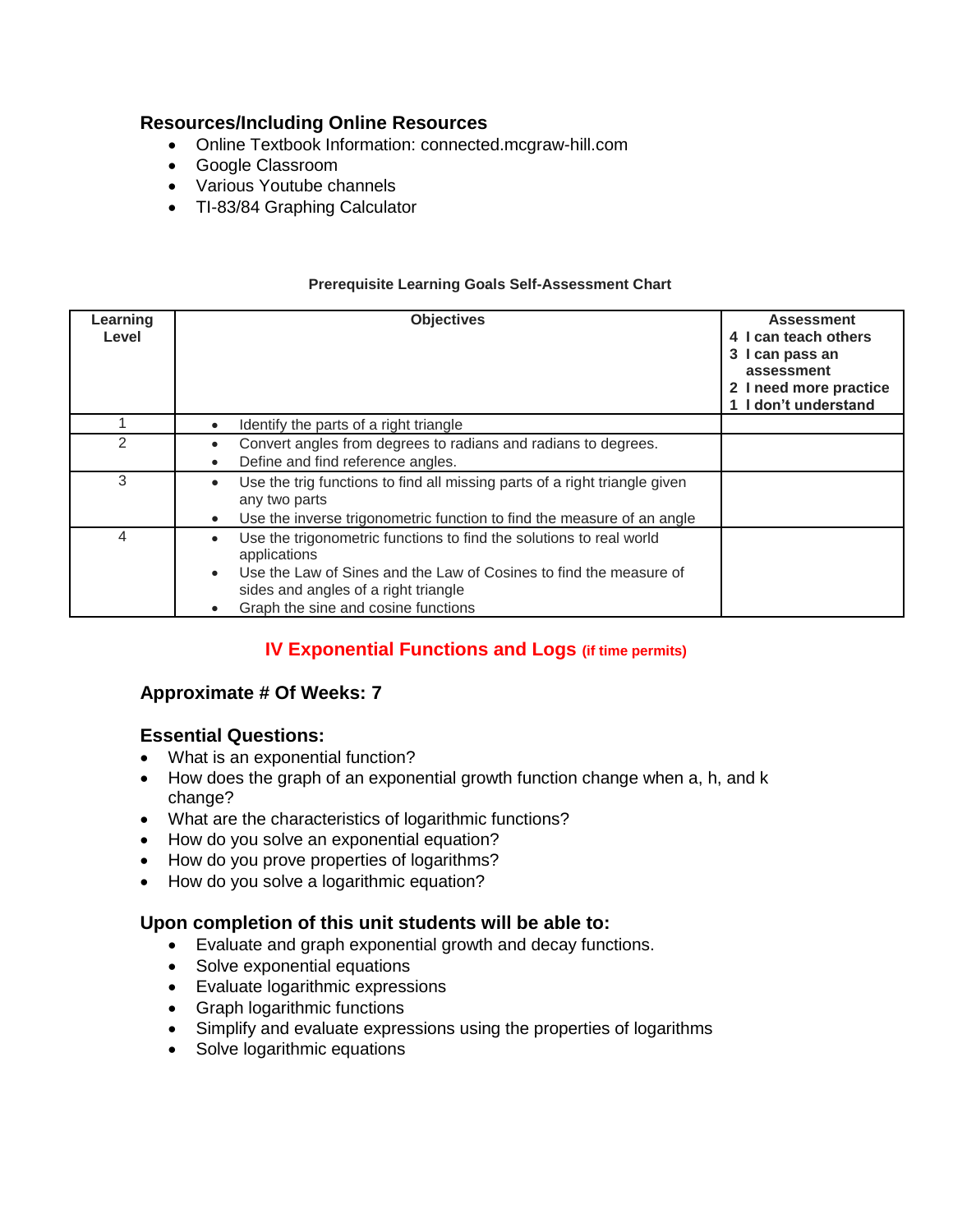# **NJ Student Learning Standards:**

- CC.9-12.ACED.1
- CC.9-12.ASSE.1,2
- CC.9-12. F.BF.3, 5
- CC.9-12.F.IF.2, 7, 8
- CC.9-12.F.LE.3, 4

# **Interdisciplinary Standards (njcccs.org)**

- $\bullet$  Standard 5.1 Science Practices
- Standard 8.1 -- Computer and Information Literacy
- Standard 8.2 Technology Education
- Standard  $9.1 21$ st Century Life & Career Skills
- Standard 9.3 Career Awareness, Exploration, and Preparation

### **Activities – include 21st Century Technologies:**

- SmartBoard powerpoint presentations
- Lecture and class discussion
- Graphing Calculator Lab: Solving Exponential Equations and Inequalities
- Graphing Calculator Lab: Choosing the Best Model
- Graphing Calculator Lab: Solving Logarithmic Equations and Inequalities
- Open-Ended discussion questions on Google Classroom
- Desmos/Geogebra online graphing exploration
- Khan Academy
- Youtube videos
- Online quizzes from textbook website
- Online videos from textbook website

### **Enrichment Activities**:

- Study Guide and Intervention
- Skills Practice
- Word Problem Practice
- Practice
- Mathbits activities

### **Methods of Assessments/Evaluation:**

- Thumbs up/down
- Think-pair-share
- Dry erase response
- Find the mistake
- Kahoot
- Homework
- Graded classwork
- Partner activities
- Google Classroom exit ticket/question
- Chapter Test
- Individual problem assessment during lesson
- Graphing calculator check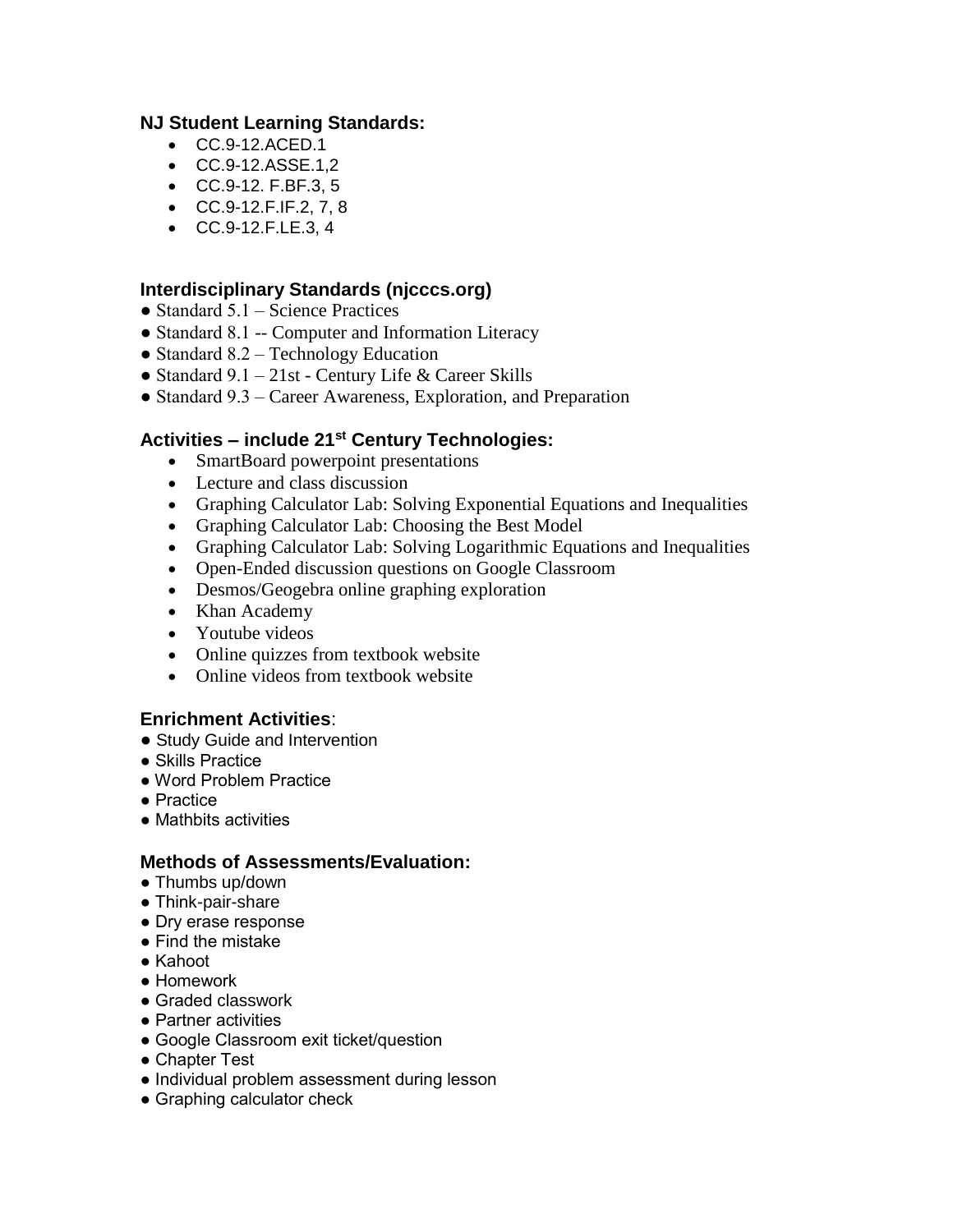- Self-Assessment (4-3-2-1)
- Open-ended question
- Skyward quizzes

### **Resources/Including Online Resources**

- Online Textbook Information: connected.mcgraw-hill.com
- Google Classroom
- Various Youtube channels
- TI-83/84 Graphing Calculator
- Khan Academy
- Desmos

#### **Prerequisite Learning Goals Self-Assessment Chart**

| Learning<br>Level | <b>Objectives</b>                                                                                                                                                                                               | <b>Assessment</b><br>4 I can teach others<br>3 I can pass an<br>assessment<br>2 I need more practice<br>I don't understand |
|-------------------|-----------------------------------------------------------------------------------------------------------------------------------------------------------------------------------------------------------------|----------------------------------------------------------------------------------------------------------------------------|
|                   | Identify an exponential function                                                                                                                                                                                |                                                                                                                            |
| 2                 | Evaluate exponential growth and decay functions.                                                                                                                                                                |                                                                                                                            |
| 3                 | Graph exponential growth and decay functions.<br>Solve logarithmic equations<br>٠                                                                                                                               |                                                                                                                            |
| 4                 | Simplify and evaluate expressions using the properties of logarithms<br>Make predictions using logarithmic and exponential functions.<br>$\bullet$<br>Solve real world applications using logarithmic equations |                                                                                                                            |

# **V Prob/Statistics**

# **Approximate # Of Weeks: 6**

# **Essential Questions:**

- What are the different ways we collect data?
- How can we determine if there is a bias in statistics?
- What is the standard deviation of a sample?
- How do you calculate standard devation?
- How does the shape of a distribution affect the selection of measures of center and variation?
- How does construct and analyze a probability distribution?
- What is a z-score?
- How do you calculate a z-score?

# **Upon completion of this unit students will be able to:**

- Identify and be able to use different sampling techniques
- Classify different statistical study types
- Identify bias in survey questions
- Identify and make suggestions on how to fix flaws in the design of an experiment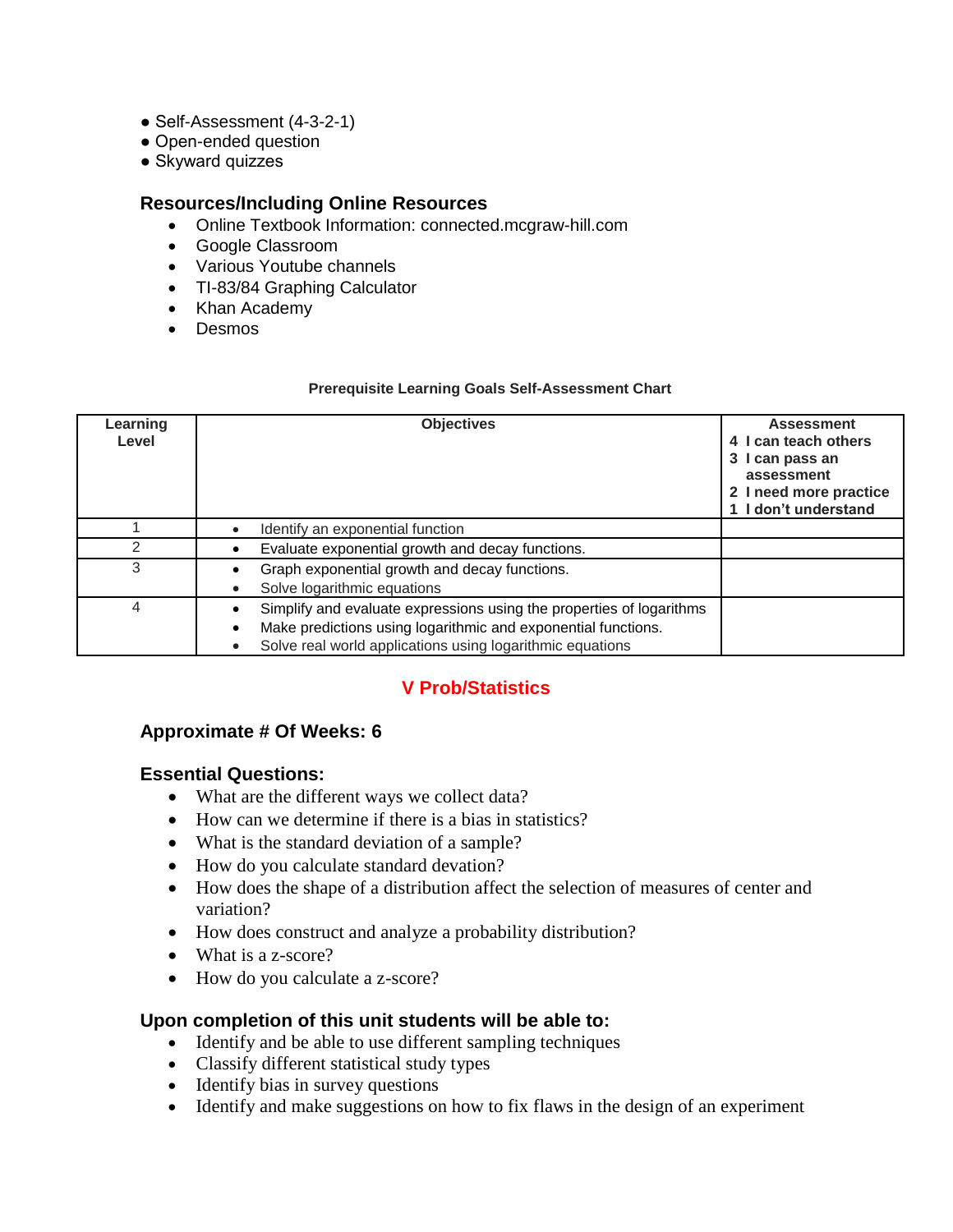- Understand and calculate measures of central tendency and variation by hand and by using a calculator
- Use the shapes of distributions to select appropriate statistics
- Use a calculator to construct either a histogram or a box-and-whisker plot and find the appropriate summary statistics for a given data set
- Use appropriate statistics to compare two sets of data
- Construct a probability distribution
- Calculate standard deviation and expected value
- Use expected values and standard deviations to make appropriate decisions about random variables
- Demonstrate an understanding of how to find and use the z-score for a data value in a set of normally distributed data
- Use z-scores to locate a data value's position in a normally distributed set of data
- Use the appropriate formula to estimate the maximum error of an estimate
- Construct a confidence interval for a population mean using the maximum error formula and a calculator

# **NJ Student Learning Standards:**

- CC.9-12.A.APR.7
- CC.9-12.ASSE.1
- CC.9-12. A.REI.2
- $\bullet$  CC.9-12.A.CED.1-3

# **Interdisciplinary Standards (njcccs.org)**

- $\bullet$  Standard 5.1 Science Practices
- Standard 8.1 -- Computer and Information Literacy
- Standard  $8.2$  Technology Education
- Standard 9.1 21st Century Life & Career Skills
- Standard 9.3 Career Awareness, Exploration, and Preparation

# **Activities – include 21st Century Technologies:**

- SmartBoard powerpoint presentations
- Lecture and class discussion
- Open-Ended discussion questions on Google Classroom
- Graphing Calculator Lab: Simulations and Margin of Error
- Chapter Project: Please Complete This Survey
- Enrichment Truth Tables.
- Online quizzes from textbook website
- Online videos from textbook website

# **Enrichment Activities**:

- Study Guide and Intervention
- Skills Practice
- Word Problem Practice
- Practice
- Mathbits activities